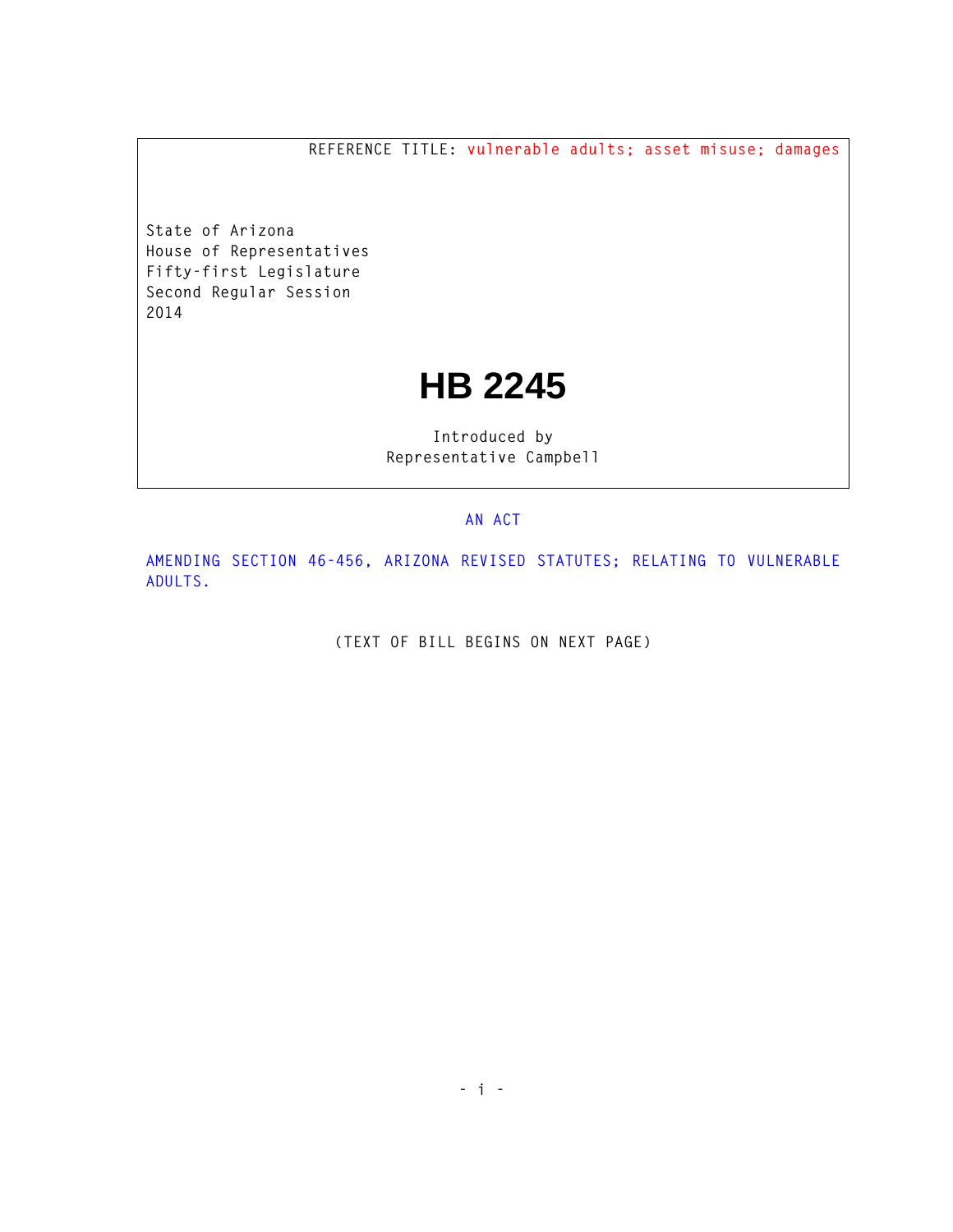**1 Be it enacted by the Legislature of the State of Arizona: 2 Section 1. Section 46-456, Arizona Revised Statutes, is amended to 3 read: 4 46-456. Duty to a vulnerable adult; financial exploitation; 5 civil penalties; exceptions; definitions 6 A. A person who is in a position of trust and confidence to a 7 vulnerable adult shall use the vulnerable adult's assets solely for the 8 benefit of the vulnerable adult and not for the benefit of the person who is 9 in the position of trust and confidence to the vulnerable adult or the 10 person's relatives unless any of the following applies: 11 1. The superior court gives prior approval of the transaction on a 12 finding that the transaction is for the benefit of the vulnerable adult. 13 2. The transaction is specifically authorized in a valid durable power 14 of attorney that is executed by the vulnerable adult as the principal or in a 15 valid trust instrument that is executed by the vulnerable adult as a settlor. 16 3. The transaction is required in order to obtain or maintain 17 eligibility for services under title 36, chapter 29. 18 4. The person in the position of trust and confidence to the 19 vulnerable adult is the vulnerable adult's spouse and the transaction 20 furthers the interest of the marital community, including applying for 21 benefits pursuant to title 36, chapter 29 or benefits for supplemental 22 security income, medicare or veterans' administration programs. 23 B. A person who violates subsection A of this section or section 24 13-1802, subsection B shall be subject to actual damages and reasonable costs 25 and attorney fees in a civil action brought by or on behalf of a vulnerable**  26 adult and the court may award additional damages in an amount up to  $\frac{1}{2}$  THREE **27 times the amount of the actual damages. 28 C. In addition to the damages prescribed in subsection B of this 29 section, the court may: 30 1. Order a person who violates subsection A of this section or section 31 13-1802, subsection B to forfeit all or a portion of the person's: 32 (a) Interest in any governing instrument. 33 (b) Benefits under title 14, chapter 2 with respect to the estate of 34 the vulnerable adult, including an intestate share, an elective share, an 35 omitted spouse's share, an omitted child's share, a homestead allowance, any 36 exempt property and a family allowance. If the vulnerable adult died 37 intestate, the vulnerable adult's intestate estate passes as if the person 38 who violated subsection A of this section or section 13-1802, subsection B 39 disclaimed that person's intestate share to the extent the court orders that 40 person to forfeit all or a portion of the person's benefits under title 14, 41 chapter 2. 42 2. Revoke, in whole or in part, any revocable: 43 (a) Disposition or appointment of property that is made in a governing 44 instrument by the vulnerable adult to the person who violates subsection A of 45 this section or section 13-1802, subsection B.**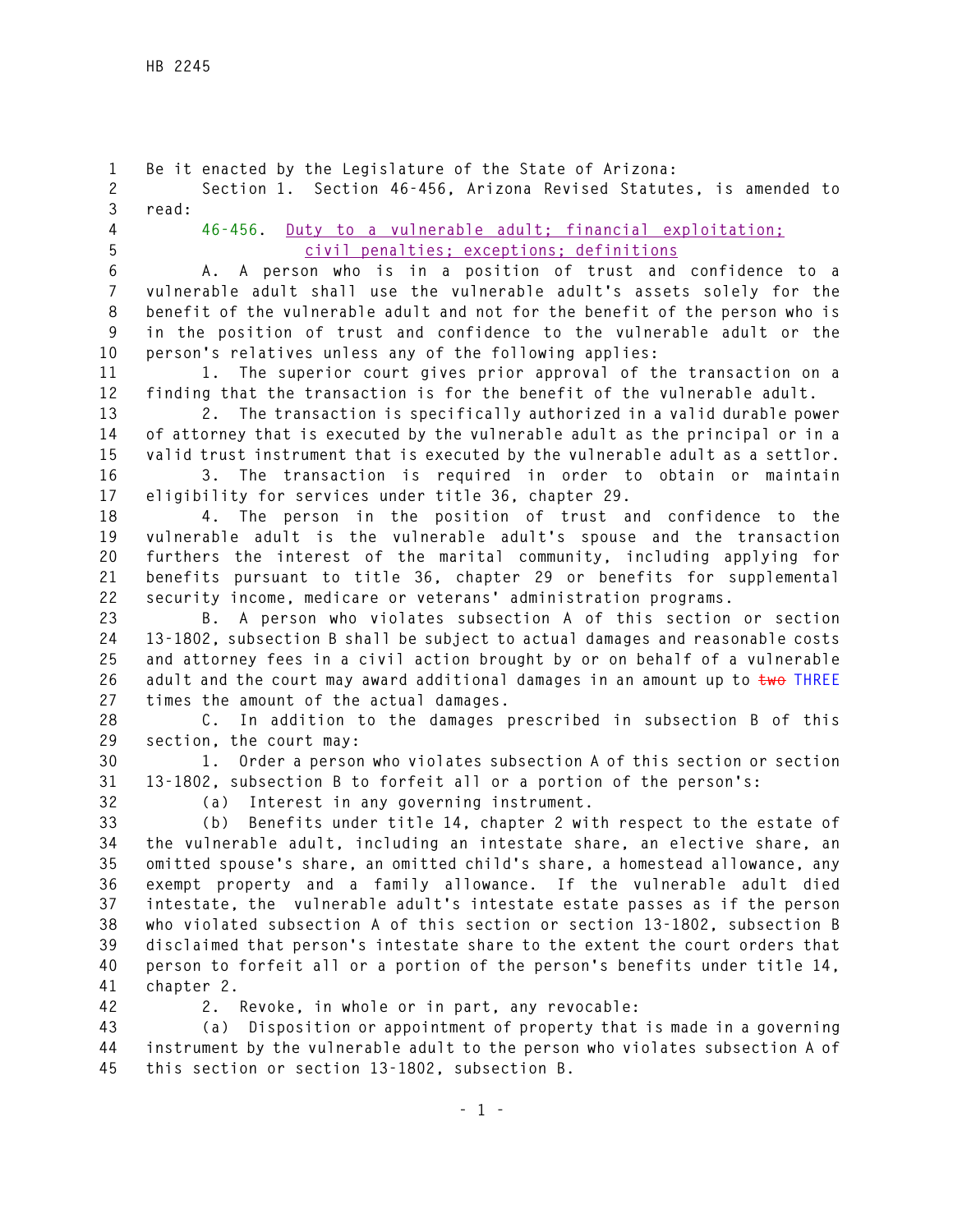**1 (b) Provision by the vulnerable adult that is contained in a governing 2 instrument that confers a general or nongeneral power of appointment on the 3 person who violates subsection A of this section or section 13-1802, 4 subsection B.** 

**5 (c) Nomination or appointment by the vulnerable adult that is 6 contained in a governing instrument that nominates or appoints the person who 7 violates subsection A of this section or section 13-1802, subsection B to 8 serve in any fiduciary or representative capacity, including serving as a 9 personal representative, executor, guardian, conservator, trustee or agent.** 

**10 3. Sever the interests of the vulnerable adult and the person who 11 violates subsection A of this section or section 13-1802, subsection B in any 12 property that is held by them at the time of the violation as joint tenants 13 with the right of survivorship or as community property with the right of 14 survivorship, and transform the interests of the vulnerable adult and the 15 person who violated subsection A of this section or section 13-1802, 16 subsection B into tenancies in common. To the extent that the person who 17 violated subsection A of this section or section 13-1802, subsection B did 18 not provide adequate consideration for the jointly held interest, the court 19 may cause the person's interest in the subject property to be forfeited in 20 whole or in part.** 

**21 D. A revocation or a severance under subsection C, paragraph 2 or 3 of 22 this section does not affect any third party interest in property that was 23 acquired for value and in good faith reliance on apparent title by 24 survivorship in the person who violated subsection A of this section or 25 section 13-1802, subsection B unless a writing declaring the severance has 26 been noted, registered, filed or recorded in records that are appropriate to 27 the kind and location of the property and that are relied on as evidence of 28 ownership in the ordinary course of transactions involving that property.** 

**29 E. If the court imposes a revocation under subsection C, paragraph 2 30 of this section, provisions of the governing instrument shall be given effect 31 as if the person who violated subsection A of this section or section 32 13-1802, subsection B disclaimed all provisions revoked by the court or, in 33 the case of a revocation of a nomination in a fiduciary or representative 34 capacity, the person who violated subsection A of this section or section 35 13-1802, subsection B predeceased the decedent.** 

**36 F. Section 46-455, subsections F, G, H, I, K, L, M and P also apply to 37 civil violations of this section.** 

**38 G. The vulnerable adult or the duly appointed conservator or personal 39 representative of the vulnerable adult's estate has priority to, and may 40 file, a civil action under this section. If an action is not filed by the 41 vulnerable adult or the duly appointed conservator or personal representative 42 of the vulnerable adult's estate, any other interested person, as defined in 43 section 14-1201, may petition the court for leave to file an action on behalf 44 of the vulnerable adult or the vulnerable adult's estate. Notice of the 45 hearing on the petition shall comply with section 14-1401.**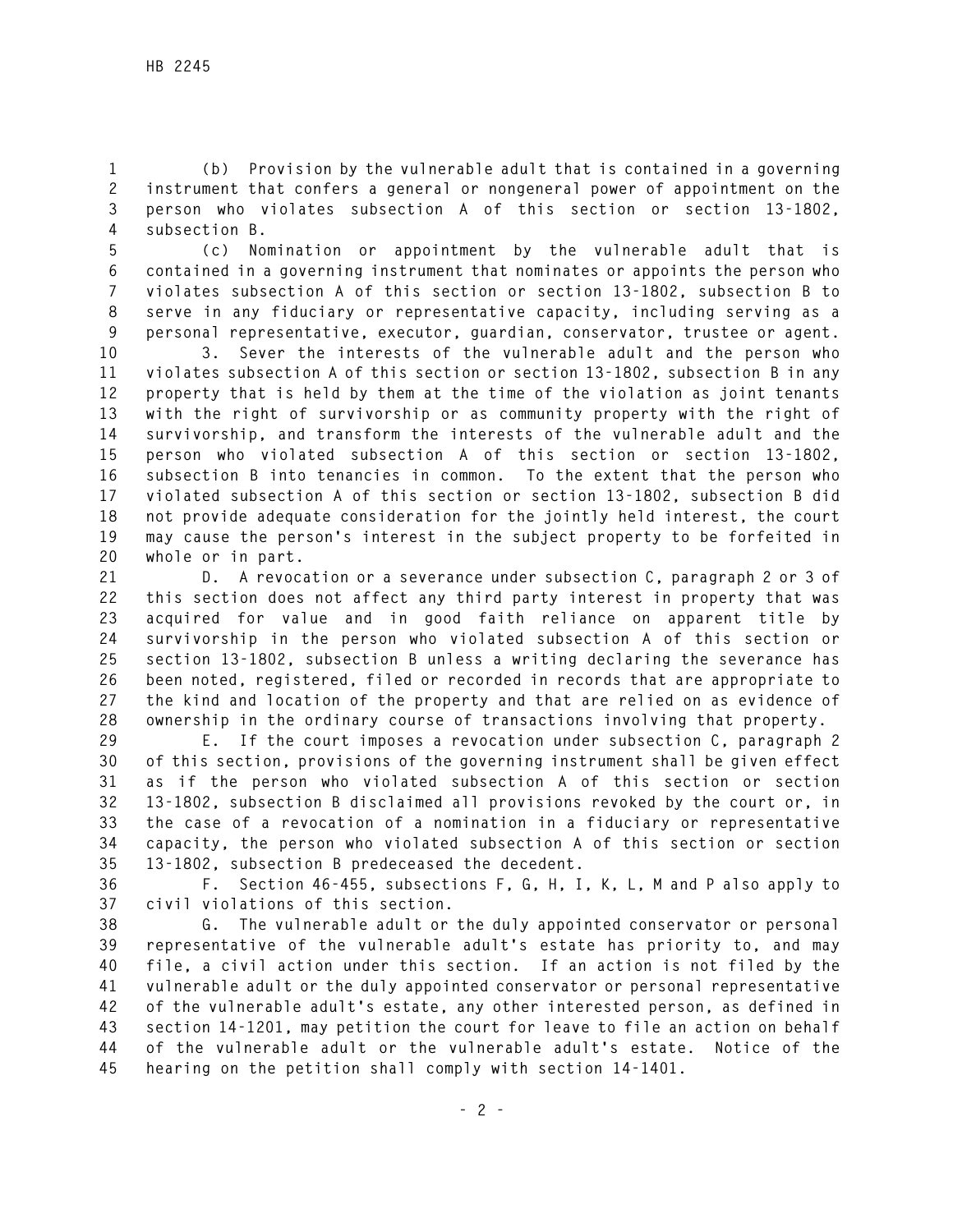**1 H. Subsections A, B, C, D, E and F of this section do not apply to an 2 agent who is acting within the scope of the person's duties as, or on behalf 3 of, any of the following:** 

**4 1. A bank, financial institution or escrow agent licensed or certified 5 pursuant to title 6.** 

**6 2. A securities dealer or salesman registered pursuant to title 44, 7 chapter 12, article 9.** 

**8 3. An insurer, including a title insurer, authorized and regulated 9 pursuant to title 20.** 

**10 4. A health care institution licensed pursuant to title 36, chapter 4 11 that provides services to the vulnerable adult.** 

**12 I. A civil action brought by a person in a position of trust and 13 confidence against a vulnerable adult regarding a governing instrument 14 established by the vulnerable adult is presumed not to be for the benefit of 15 the vulnerable adult unless it is shown otherwise by clear and convincing 16 evidence.** 

**17 J. For the purposes of this section:** 

**18 1. "Asset" includes all forms of personal and real property.** 

**19 2. "Disposition or appointment of property" includes a transfer of an 20 item of property or any other benefit of a beneficiary designated in a 21 governing instrument.** 

**22 3. "For the benefit of the vulnerable adult" includes any act that is 23 consistent with the clearly stated wishes of the vulnerable adult found by 24 the court to be made without coercion and while the vulnerable adult was of 25 sound mind.** 

**26 4. "Governing instrument" means a deed, a will, a trust, a 27 custodianship, an insurance or annuity policy, an account with pay on death 28 designation, a security registered in beneficiary form, a pension, a profit 29 sharing, retirement or similar benefit plan, a family limited partnership, an 30 instrument creating or exercising a power of appointment, a power of 31 attorney, an estate planning document or a dispositive, appointive or 32 nominative instrument of any similar type.** 

**33 5. "Position of trust and confidence" means that a person is any of 34 the following:** 

**35 (a) A person who has assumed a duty to provide care to the vulnerable 36 adult.** 

**37 (b) A joint tenant or a tenant in common with a vulnerable adult.** 

**38 (c) A person who is in a fiduciary relationship with a vulnerable 39 adult including a de facto guardian or de facto conservator.** 

**40 (d) A person who is in a confidential relationship with the vulnerable 41 adult. The issue of whether a confidential relationship exists shall be an 42 issue of fact to be decided by the court based on the totality of the 43 circumstances.** 

**44 (e) A beneficiary of the vulnerable adult in a governing instrument.**